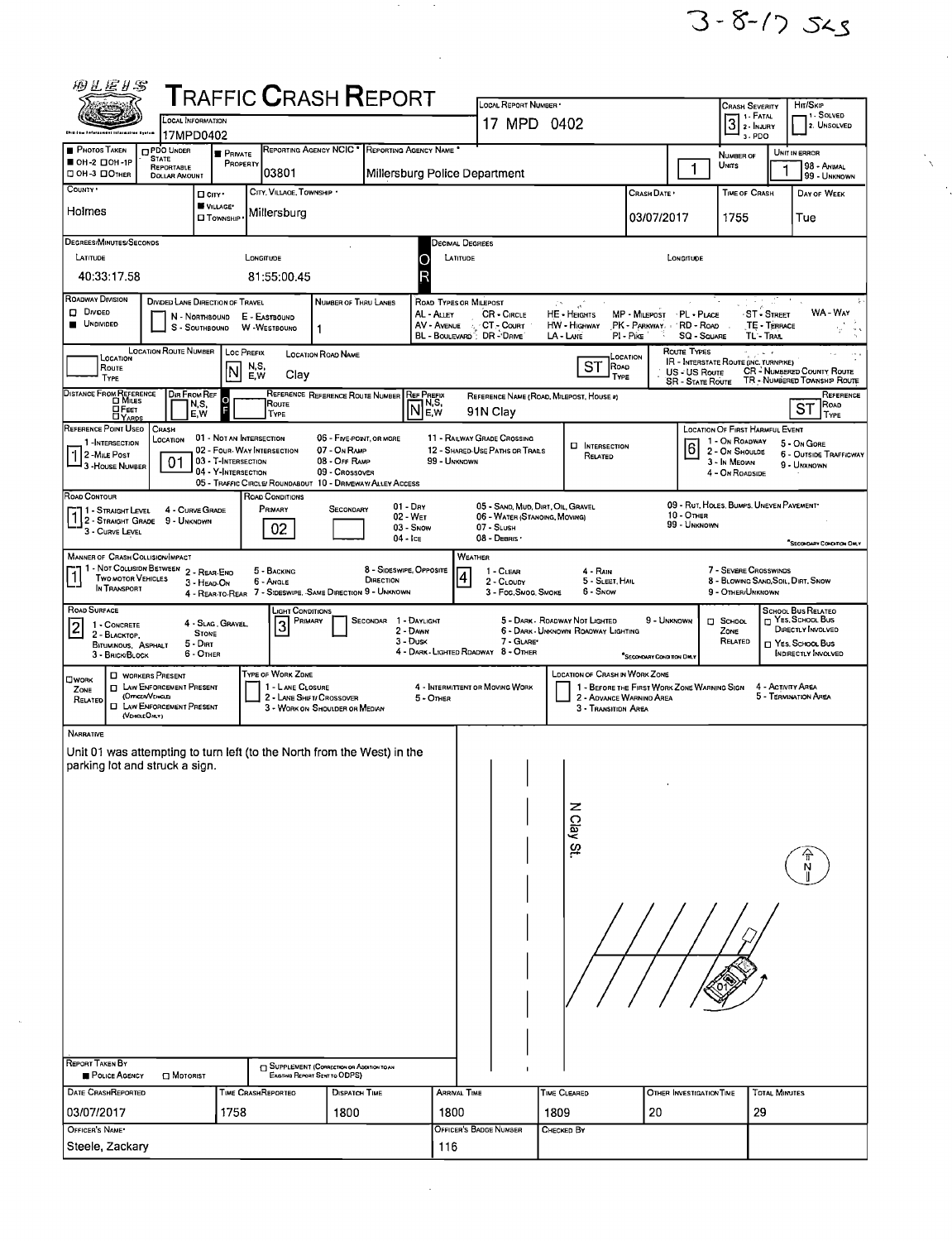| <b>NIT</b><br>LOCAL REPORT NUMBER<br>17 MPD 0402<br>OWNER PHONE NUMBER<br>OWNER NAME: LAST, FIRST, MIDDLE ( E SAME AS DRIVER )<br><b>DAMAGE AREA</b><br>UNIT NUMBER<br><b>DAMAGE SCALE</b><br>FRONT<br>Lones, Deborah, K<br>2<br>330-231-8131<br>п<br>OWNER ADDRESS: CITY, STATE, ZIP<br><b>SAME AS DRIVER</b> )<br>1 - NONE<br>1792 CO RD 168, Dundee, OH, 44624<br>2 - MINOR<br><b>LP STATE</b><br>LICENSE PLATE NUMBER<br># Occupants<br>VEHICLE IOENTIFICATION NUMBER<br>$\Box$<br>o<br>OН<br>GEX3711<br>2FNDK4JC1ABB51436<br>3 - FUNCTIONAL<br>1<br>VEHICLE COLOR<br><b>VEHICLE YEAR</b><br><b>VEHICLE MAKE</b><br>VEHICLE MODEL<br>4 - DISABLING |             |  |  |  |  |  |  |  |  |  |
|--------------------------------------------------------------------------------------------------------------------------------------------------------------------------------------------------------------------------------------------------------------------------------------------------------------------------------------------------------------------------------------------------------------------------------------------------------------------------------------------------------------------------------------------------------------------------------------------------------------------------------------------------------|-------------|--|--|--|--|--|--|--|--|--|
|                                                                                                                                                                                                                                                                                                                                                                                                                                                                                                                                                                                                                                                        |             |  |  |  |  |  |  |  |  |  |
|                                                                                                                                                                                                                                                                                                                                                                                                                                                                                                                                                                                                                                                        |             |  |  |  |  |  |  |  |  |  |
|                                                                                                                                                                                                                                                                                                                                                                                                                                                                                                                                                                                                                                                        |             |  |  |  |  |  |  |  |  |  |
|                                                                                                                                                                                                                                                                                                                                                                                                                                                                                                                                                                                                                                                        |             |  |  |  |  |  |  |  |  |  |
|                                                                                                                                                                                                                                                                                                                                                                                                                                                                                                                                                                                                                                                        |             |  |  |  |  |  |  |  |  |  |
|                                                                                                                                                                                                                                                                                                                                                                                                                                                                                                                                                                                                                                                        |             |  |  |  |  |  |  |  |  |  |
|                                                                                                                                                                                                                                                                                                                                                                                                                                                                                                                                                                                                                                                        |             |  |  |  |  |  |  |  |  |  |
|                                                                                                                                                                                                                                                                                                                                                                                                                                                                                                                                                                                                                                                        |             |  |  |  |  |  |  |  |  |  |
| 2010<br>Ford<br>RED<br>Edge<br>α<br>INSURANCE COMPANY<br>PROOF OF<br>POLICY NUMBER<br>TOWED BY                                                                                                                                                                                                                                                                                                                                                                                                                                                                                                                                                         | ้น          |  |  |  |  |  |  |  |  |  |
| o<br>9 - Unknown<br>INSURANCE<br>Progressive<br>57757580<br>SHOWN                                                                                                                                                                                                                                                                                                                                                                                                                                                                                                                                                                                      |             |  |  |  |  |  |  |  |  |  |
| Rrza<br><b>CARRIER PHONE</b><br>CARRIER NAME, ADDRESS, CITY, STATE, ZIP                                                                                                                                                                                                                                                                                                                                                                                                                                                                                                                                                                                |             |  |  |  |  |  |  |  |  |  |
| US DOT<br>TRAFFICWAY DESCRIPTION<br>VEHICLE WEIGHT GVWR/GCWR<br>CARGO BODY TYPE                                                                                                                                                                                                                                                                                                                                                                                                                                                                                                                                                                        |             |  |  |  |  |  |  |  |  |  |
| 01 - No CARGO BODY TYPE/NOT APPLICABL 09 - POLE<br>11 - Two Way, Not Divided<br>1 - Two-Way, Not DIVIDED<br>2 - Two-Way, Not Divideo, Continuous Left Turn Lane<br>1 - LESS THAN OR EQUAL TO 10K LBS<br>01<br>02 - Bus/Van (9-15 Seats, Inc Driver)<br>10 - CARGO TANK<br>2 - 10,001 to 26,000k Las<br>HM PLACARD ID NO.<br>03 - Bus (16+ Seats, Inc Driver)<br>11 - FLAT BED                                                                                                                                                                                                                                                                          |             |  |  |  |  |  |  |  |  |  |
| 3 - Two-Way, Divided, Unprotected (Painted on Grass >4FT.) Media<br>3 - MORE THAN 26,000K LBS<br>04 - VEHICLE TOWING ANOTHER VEHICLE<br>12 - Duwe<br>4 - Two-Way, Divideo, Positive Median Barrier<br>05 - LOGGING<br>13 - CONCRETE MIXER                                                                                                                                                                                                                                                                                                                                                                                                              |             |  |  |  |  |  |  |  |  |  |
| 5 - ONE-WAY TRAFFICWAY<br>06 - INTERMODAL CONTAINER CHASIS<br>HAZARDOUS MATERIAL<br>14 - AUTO TRANSPORTER<br><b>HM CLASS</b><br>07 - CARGO VAN/ENCLOSED BOX<br>RELATED<br>15 - GARBAGE /REFUSE<br>$\Box$                                                                                                                                                                                                                                                                                                                                                                                                                                               |             |  |  |  |  |  |  |  |  |  |
| El Hir / Skip Unit<br>NUMBER<br>08 - GRAN, CHPS, GRAVEL<br>99 - OTHER/UNKNOWN                                                                                                                                                                                                                                                                                                                                                                                                                                                                                                                                                                          |             |  |  |  |  |  |  |  |  |  |
| TYPE OF USE<br>NON-MOTORIST LOCATION PRIOR TO IMPACT<br>UNIT TYPE<br>01 - INTERSECTION - MARKEO CROSSWAL<br>PASSENGER VEHICLES (LESS THAN 9 PASSENGERS MEDIHEAVY TRUCKS OR COMBO UNITS > 10KLBS BUS/VAN/LIMO(9 OR MORE INCLUDING DRIVER)<br>$\mathbf{1}$                                                                                                                                                                                                                                                                                                                                                                                               |             |  |  |  |  |  |  |  |  |  |
| 06<br>02 - INTERSECTION - NO CROSSWALK<br>01 - Sub COMPACT<br>13 - SINGLE UNIT TRUCK OR VAN 2AXLE, 6 TIRES 21 - BUS/VAN (9-15 SEATS, INC DRIVER)<br>03 - INTERSECTION OTHER<br>1 - PERSONAL<br>02 - COMPACT<br>22 - Bus (16+ Seats, Inc Daven)<br>14 - SINGLE UNIT TRUCK: 3+ AXLES                                                                                                                                                                                                                                                                                                                                                                     |             |  |  |  |  |  |  |  |  |  |
| 04 - MIDBLOCK - MARKED CROSSWALK<br>99 - UNKNOWN 03 - MID SIZE<br>NON-MOTORIST<br>15 - SINGLE UNIT TRUCK / TRAILER<br>2 - COMMERCIAL<br>05 - TRAVEL LANE - OTHER LOCATION<br>OR HIT/SKIP<br>04 - Fut Size<br>23 - ANIMAL WITH RIDER                                                                                                                                                                                                                                                                                                                                                                                                                    |             |  |  |  |  |  |  |  |  |  |
| 06 - BICYCLE LANE<br>16 - TRUCK/TRACTOR (BOSTAIL)<br>05 - MINIVAN<br>3 - Government<br>24 - ANIMAL WITH BUGGY, WAGON, SURREY<br>17 - Tractor/Semi-Traker<br>07 - SHOULDER/ROADSIDE<br>06 - Sport Uttury Vehicle<br>25 - BICYCLEPEDACYCLIST<br>18 - TRACTOR/DOUBLE                                                                                                                                                                                                                                                                                                                                                                                      |             |  |  |  |  |  |  |  |  |  |
| 08 - SIDEWALK<br>07 - Pickup<br>26 - PEDESTRIAN/SKATER<br>19 - Tractor/Triples<br>09 - MEORN CROSSING ISLAND<br>$08 - V_{AN}$<br><b>DIN EMERGENCY</b><br>20 - OTHER MEDIHEAVY VEHICLE<br>27 - OTHER NON-MOTORIST<br>10 - DRIVE WAY ACCESS                                                                                                                                                                                                                                                                                                                                                                                                              |             |  |  |  |  |  |  |  |  |  |
| 09 - MOTORCYCLE<br>RESPONSE<br>11 - SHARED-USE PATH OR TRAIL<br>10 - MOTORIZEO BICYCLE<br>12 - NON-TRAFFICWAY AREA<br>HAS HM PLACARD                                                                                                                                                                                                                                                                                                                                                                                                                                                                                                                   |             |  |  |  |  |  |  |  |  |  |
| 11 - SNOWMOBILE/ATV<br>99 - OTHER/UNKNOWN<br>12 - OTHER PASSENGER VEHICLE                                                                                                                                                                                                                                                                                                                                                                                                                                                                                                                                                                              |             |  |  |  |  |  |  |  |  |  |
| SPECIAL FUNCTION 01 - NONE<br>17 - FARM VEHICLE<br>09 - AMBULANCE<br>Астюн<br><b>MOST DAMAGED AREA</b><br>02 - Taxi<br>$10 -$ Figs<br>18 - Галм Едирмент<br>99 - UNKNOWN<br>01 - None<br>08 - LEFT SIDE<br>1 1 - Non-Contact<br>03 - RENTAL TRUCK (OVER 10K LBS)<br>19 - Motorhome                                                                                                                                                                                                                                                                                                                                                                     |             |  |  |  |  |  |  |  |  |  |
| $\overline{\mathbf{3}}$<br>09<br>01<br>11 - Highway Maintenance<br>02 - CENTER FRONT<br>09 - LEFT FRONT<br>2 - Non-Colusion<br>04 - Bus - School (Public or Private) 12 - Maitary<br>20 - Golf Cart<br>03 - RIGHT FRONT<br>10 - TOP AND WINDOWS<br>3 - STRIKING<br>05 - Bus - Transit<br>21 - TRAIN<br>MPACT ARE 04 - RIGHT SIDE<br>13 - Pouce<br>11 - UNDERCARRIAGE                                                                                                                                                                                                                                                                                   |             |  |  |  |  |  |  |  |  |  |
| $4 -$ Struck<br>06 - Bus - Charter<br>22 - OTHER (EXPLAN IN NARRATIVE)<br>05 - RIGHT REAR<br>14 - PUBLIC UTILITY<br>12 - LOAD/TRAILER<br>5 - Strikeng/Striugk<br>09<br>07 - Bus - SHUTTLE<br>06 - REAR CENTER<br>13 - TOTAL (ALL AREAS)<br>15 - OTHER GOVERNMENT                                                                                                                                                                                                                                                                                                                                                                                       |             |  |  |  |  |  |  |  |  |  |
| 9 - UNKNOWN<br>08 - Bus - OTHER<br>07 - LEFT REAR<br>16 - CONSTRUCTION EQIP.<br>14 - OTHER                                                                                                                                                                                                                                                                                                                                                                                                                                                                                                                                                             |             |  |  |  |  |  |  |  |  |  |
| PRE-CRASH ACTIONS<br>NON-MOTORIST<br>MOTORIST                                                                                                                                                                                                                                                                                                                                                                                                                                                                                                                                                                                                          |             |  |  |  |  |  |  |  |  |  |
| 06<br>01 - STRAIGHT AHEAD<br>15 - ENTERING OR CROSSING SPECIFIED LOCATIO<br>07 - MAKING U-TURN<br>13 - NEGOTIATING A CURVE<br>21 - OTHER NON-MOTORIST ACTION<br>16 - WALKING, RUNNING, JOGGING, PLAYING, CYCLING<br>02 - BACKING<br>08 - ENTERING TRAFFIC LANE<br>14 - OTHER MOTORIST ACTIO                                                                                                                                                                                                                                                                                                                                                            |             |  |  |  |  |  |  |  |  |  |
| 03 - CHANGING LANES<br>17 - WORKING<br>09 - LEAVING TRAFFIC LANE<br>99 - UNKNOWN<br>04 - OVERTAKING/PASSING<br>18 - PUSHING VENICLE<br>10 - PARKED                                                                                                                                                                                                                                                                                                                                                                                                                                                                                                     |             |  |  |  |  |  |  |  |  |  |
| 05 - MAKING RIGHT TURN<br>19 - APPROACHING OR LEAVING VEHICLE<br>11 - SLOWING OR STOPPED IN TRAFFIC<br>06 - MAKING LEFT TURN<br>20 - Standing<br>12 - DRIVERLESS                                                                                                                                                                                                                                                                                                                                                                                                                                                                                       |             |  |  |  |  |  |  |  |  |  |
| VEHICLE DEFECTS<br><b>CONTRIBUTING CIRCUMSTANCE</b>                                                                                                                                                                                                                                                                                                                                                                                                                                                                                                                                                                                                    |             |  |  |  |  |  |  |  |  |  |
| MOTORIST<br>NON-MOTORIST<br>PRIMARY<br>01 - TURN SIGNALS<br>$01 - None$<br>11 - IMPROPER BACKING<br>22 - NONE<br>02 - HEAD LAMPS<br>07<br>02 - FAILURE TO YIELD<br>12 - IMPROPER START FROM PARKED POSITION<br>23 - IMPROPER CROSSING                                                                                                                                                                                                                                                                                                                                                                                                                  |             |  |  |  |  |  |  |  |  |  |
| 03 - TAIL LAMPS<br>03 - RAN RED LIGHT<br>24 - DARTING<br>13 - STOPPEO OR PARKED ILLEGALLY<br>04 - BRAKES<br>04 - RAN STOP SIGN<br>14 - OPERATING VEHICLE IN NEGLIGENT MANNER<br>25 - LYING AND/OR ILLEGALLY IN ROADWAY                                                                                                                                                                                                                                                                                                                                                                                                                                 |             |  |  |  |  |  |  |  |  |  |
| 05 - STEERING<br>05 - Exceeped Speed Limit<br>SECONDARY<br>15 - Swering to Avoid (Due to External Conditions)<br>26 - FALURE TO YIELD RIGHT OF WAY<br>06 - TIRE BLOWOUT<br>06 - Unsafe Speed<br>16 - WRONG SIDE/WRDNG WAY<br>27 - NOT VISSUE (DARK CLOTHING)<br>07 - WORN OR SLICK TIRES                                                                                                                                                                                                                                                                                                                                                               |             |  |  |  |  |  |  |  |  |  |
| 07 - IMPROPER TURN<br>17 - FALURE TO CONTROL<br>28 - INATTENTIVE<br>08 - TRAILER EQUIPMENT DEFECTIVE<br>08 - LEFT OF CENTER<br>18 - Vision Oastruction<br>29 - FAILURE TO OBEY TRAFFIC SIGNS<br>09 - MOTOR TROUBLE                                                                                                                                                                                                                                                                                                                                                                                                                                     |             |  |  |  |  |  |  |  |  |  |
| 09 - FOLLOWED TOO CLOSELY/ACDA<br>19 - OPERATING DEFECTIVE EQUIPMENT<br>SIGNALS/OFFICER<br>10 - DISABLED FROM PRIOR ACCIDENT<br>99 - UNKNOWN<br>10 - IMPROPER LANE CHANGE<br>20 - LOAD SHETING/FALLING/SPILLING<br>30 - WRONG SIDE OF THE ROAD<br>11 - OTHER DEFECTS                                                                                                                                                                                                                                                                                                                                                                                   |             |  |  |  |  |  |  |  |  |  |
| <b>PASSING OFF ROAD</b><br>21 - OTHER IMPROPER ACTION<br>31 - OTHER NON-MOTORIST ACTION                                                                                                                                                                                                                                                                                                                                                                                                                                                                                                                                                                |             |  |  |  |  |  |  |  |  |  |
| <b>SEQUENCE OF EVENTS</b><br><b>NON-COLLISION EVENTS</b><br>з<br>5<br>06 - EQUIPMENT FAILURE<br>6<br>01 - Overturn/Rollover<br>10 - Cross Meowy<br>37                                                                                                                                                                                                                                                                                                                                                                                                                                                                                                  |             |  |  |  |  |  |  |  |  |  |
| (BLOWN TIRE, BRAKE FAILURE, ETC)<br>02 - FIRE/EXPLOSION<br>11 - Cross Center Line<br>07 - SEPARATION OF UNITS<br>03 - IMMERSION<br>FIRST<br>Most<br>OPPOSITE DIRECTION OF TRAVEL                                                                                                                                                                                                                                                                                                                                                                                                                                                                       |             |  |  |  |  |  |  |  |  |  |
| HARMFUL <sup>1</sup><br>99 - UNKNOWN<br>1<br>08 - RAN OFF ROAD RIGHT<br>04 - JACKKNIFE<br><b>HARMFUL</b><br>12 - Downhill Runaway<br>05 - CARGO/EQUIPMENT LOSS OR SHIFT 09 - RAN OFF ROAD LEFT<br>EVENT<br>EVENT<br>13 - OTHER NON-COLLISION                                                                                                                                                                                                                                                                                                                                                                                                           |             |  |  |  |  |  |  |  |  |  |
| COLLISION WITH FIXED, OBJECT<br>COLLISION WITH PERSON, VEHICLE OR OBJECT NOT FIXED<br>25 - IMPACT ATTENUATORICRASH CUSHION33 - MEDIAN CABLE BARRIER<br>41 - OTHER POST, POLE<br><b>48 - TREE</b>                                                                                                                                                                                                                                                                                                                                                                                                                                                       |             |  |  |  |  |  |  |  |  |  |
| 14 - PEDESTRIAN<br>21 - PARKED MOTOR VEHICLE<br>26 - BRIDGE OVERHEAD STRUCTURE<br>49 - FIRE HYDRANT<br>34 - MEDIAN GUARDRAIL BARRIER<br>OR SUPPORT<br>15 - PEDALCYCLE<br>22 - WORK ZONE MAINTENANCE EQUIPMENT<br>27 - BRIDGE PIER OR ABUTMENT<br>35 - Median Concrete Barrier<br>42 - CULVERT<br>50 - WORK ZONE MAINTENANCE                                                                                                                                                                                                                                                                                                                            |             |  |  |  |  |  |  |  |  |  |
| 43 - CURB<br>16 - RAILWAY VEHICLE (TRAIN, ENGINE)<br>23 - STRUCK BY FALLING, SHIFTING CARGO<br>28 - BRIDGE PARAPET<br>36 - Median Other Barrier<br>EQUIPMENT<br>17 - ANIMAL - FARM<br>OR ANYTHING SET IN MOTION BY A<br>29 - BRIDGE RAIL<br>37 - Traffic Sign Post<br>44 - Олсн<br>51 - WALL, BULOING, TUNNEL                                                                                                                                                                                                                                                                                                                                          |             |  |  |  |  |  |  |  |  |  |
| 18 - Animal - Deer<br>30 - GUARDRAIL FACE<br>38 - Overhead Sign Post<br>45 - EMBANKMENT<br>52 - Отнея Fixed Object<br><b>MOTOR VEHICLE</b><br>19 - ANIMAL-OTHER<br>31 - GUARDRAILEND<br>39 - LIGHT/LUMINARIES SUPPORT<br>46 - FENCE<br>24 - OTHER MOVABLE OBJECT<br>20 - MOTOR VEHICLE IN TRANSPORT<br>47 - MAILBOX                                                                                                                                                                                                                                                                                                                                    |             |  |  |  |  |  |  |  |  |  |
| 32 - PORTABLE BARRIER<br>40 - Utility Pole<br><b>UNIT SPEED</b><br>POSTED SPEED<br>TRAFFIC CONTROL<br>Unit Direction                                                                                                                                                                                                                                                                                                                                                                                                                                                                                                                                   |             |  |  |  |  |  |  |  |  |  |
| 5 - NORTHEAST<br>1 - North<br>01 - No CONTROLS<br>07 - RAILROAD CROSSBUCKS<br>13 - Crosswalk Lines<br>5<br>01<br>From<br>То<br>2 - South<br>6 - Northwest<br>4                                                                                                                                                                                                                                                                                                                                                                                                                                                                                         | 9 - Unknown |  |  |  |  |  |  |  |  |  |
| 14 - WALK/DON'T WALK<br>02 - S TOP SIGN<br><b>08 - RAILROAD FLASHERS</b><br>$3 - East$<br>7 - Southeast<br>03 - YIELD SIGN<br>09 - RAILROAD GATES<br>$15 - O$ There<br>4 - West<br>8 - SOUTHWEST<br>04 - Traffic Signal<br>10 - COSTRUCTION BARRICADE 16 - NOT REPORTED                                                                                                                                                                                                                                                                                                                                                                                |             |  |  |  |  |  |  |  |  |  |
| <b>CI STATEO</b><br>05 - Traffic Flashers<br>11 - PERSON (FLAGGER, OFFICER<br><b>B</b> ESTIMATED<br>06 - School Zone<br>12 - PAVEMENT MARKINGS                                                                                                                                                                                                                                                                                                                                                                                                                                                                                                         |             |  |  |  |  |  |  |  |  |  |

 $\mathcal{L}(\mathcal{A})$  .